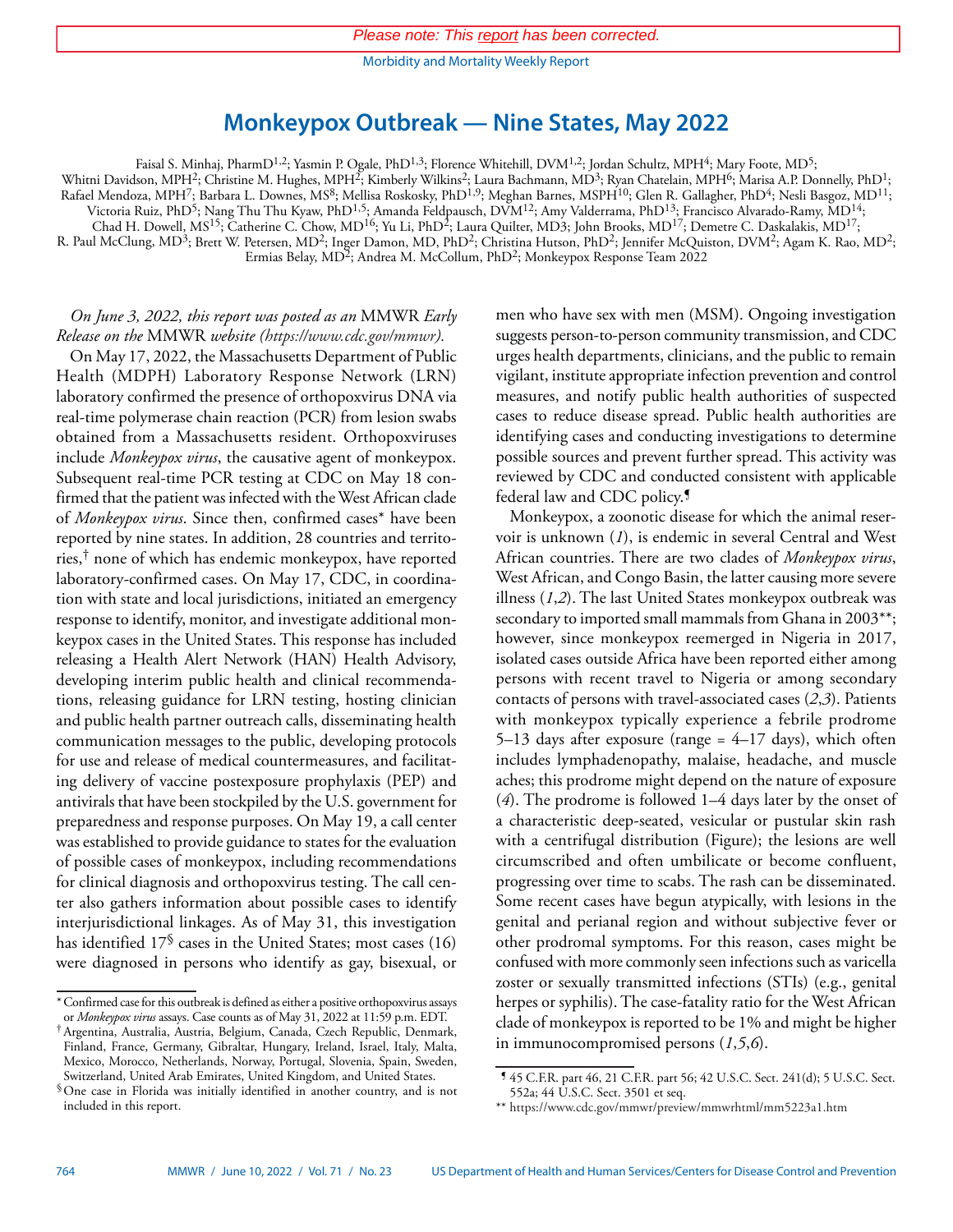A person is considered infectious from the onset of illness until all lesions have crusted over, those crusts have separated, and a fresh layer of healthy skin has formed under the crust. Human-to-human transmission occurs by direct contact with infected body fluids or lesions, via infectious fomites, or through respiratory secretions, that typically require prolonged interaction (*1*). Historically, documented reports of human-to-human transmission have been among household contacts and shared housing inhabitants (e.g., in prisons), and health care providers who have had close, sustained contact with a patient or patient fomites (e.g., bedding) (*6*,*7*).

**FIGURE. Characteristic monkeypox lesions\*,† — United States, May 2022**

\* The rash associated with monkeypox involves firm, deep-seated, and well-circumscribed vesicles or pustules, which might umbilicate or become confluent. Lesions progress over time to scabs. † Photos used with patients' permission.

### **Investigation and Results**

**United Kingdom**. The United Kingdom

Health Security Agency (UKHSA) announced a confirmed monkeypox case on May 7, 2022, in a traveler returning from Nigeria. On May 14 and 16, UKHSA announced a second unrelated cluster of two cases and a third clustered group of four cases identified at sexual health clinics; the four-case cluster involved persons who identify as gay, bisexual, or MSM.

**Massachusetts**. On May 4, a Massachusetts resident developed an anogenital rash 3 days after returning from international travel. This rash progressed to vesicles and pustules and spread to the face and trunk; the patient sought medical care four times at outpatient clinics during May 4–12, during which time common causes were ruled out. The patient was hospitalized on May 12 for management of refractory perianal pain from the rash. Prompted by UKHSA's announcement regarding the recent monkeypox cases, clinicians notified the MDPH and CDC for testing. On May 17, the patient received a diagnosis of confirmed *Orthopoxvirus* by the Massachusetts LRN laboratory, and CDC confirmed *Monkeypox virus* West African clade the following day. The local hospital infection prevention team, MDPH, and CDC responded to identify contacts and determine exposure risk, facilitate PEP with one of two orthopoxvirus vaccines (ACAM2000†† or JYNNEOS§§), and provide guidance on infection prevention and control. Outbreak case definitions were created (Table 1). Exposure risk assessment tools used during investigation of a 2021 travel-associated monkeypox case in Texas (*8*) were adapted to monitor cases and determine criteria for recommending PEP.

**New York**. On May 4, a traveler returning to New York City (NYC) was evaluated for an oral lesion, and a new painful, perianal rash; the patient was tested and treated for a presumed common STI and sent home. The rash spread, progressing to pustules, and the patient was seen again and treated for a different STI; all testing results were ultimately negative. On May 19, after the announcement of the monkeypox case in Massachusetts, a clinician caring for the NYC patient notified the NYC Department of Health and Mental Hygiene (NYC DOHMH) about the possibility of monkeypox. The patient received a positive orthopoxvirus test result at the NYC LRN laboratory and continued to isolate at home. NYC DOHMH began identifying contacts, determining exposure risk, and facilitating PEP for at-risk contacts.

**Other U.S. states**. Over the next 5 days from the identification of the NYC case, multiple states received notifications from clinicians about suspected monkeypox cases; on May 23, an incident command structure was created within CDC's National Center for Emerging and Zoonotic Infectious Diseases to respond to this outbreak. As of May 31, nine states (California, Colorado, Florida, Georgia, Massachusetts, New York, Utah, Virginia, and Washington) have reported 17 patients with confirmed orthopoxvirus infections, which until proven otherwise, are considered to be *Monkeypox virus* during this outbreak response (Supplementary Figure 1, [https://stacks.cdc.gov/view/cdc/117901\)](https://stacks.cdc.gov/view/cdc/117901).

Fourteen patients of the 17 patients reported international travel involving 11 different countries during the 21 days preceding symptom onset, and 16 of the 17 patients identified as MSM. All patients were adults (average age = 40 years; range = 28–61 years), and all had rash onset dates during May 1–27; three patients were immunocompromised. Diagnosis of an orthopoxvirus infection occurred an average of 11 days after rash onset (range = 0–21 days) (Supplementary Figure 2,

<sup>††</sup> <https://www.fda.gov/media/75792/download>

<sup>§§</sup> <https://www.fda.gov/media/131078/download>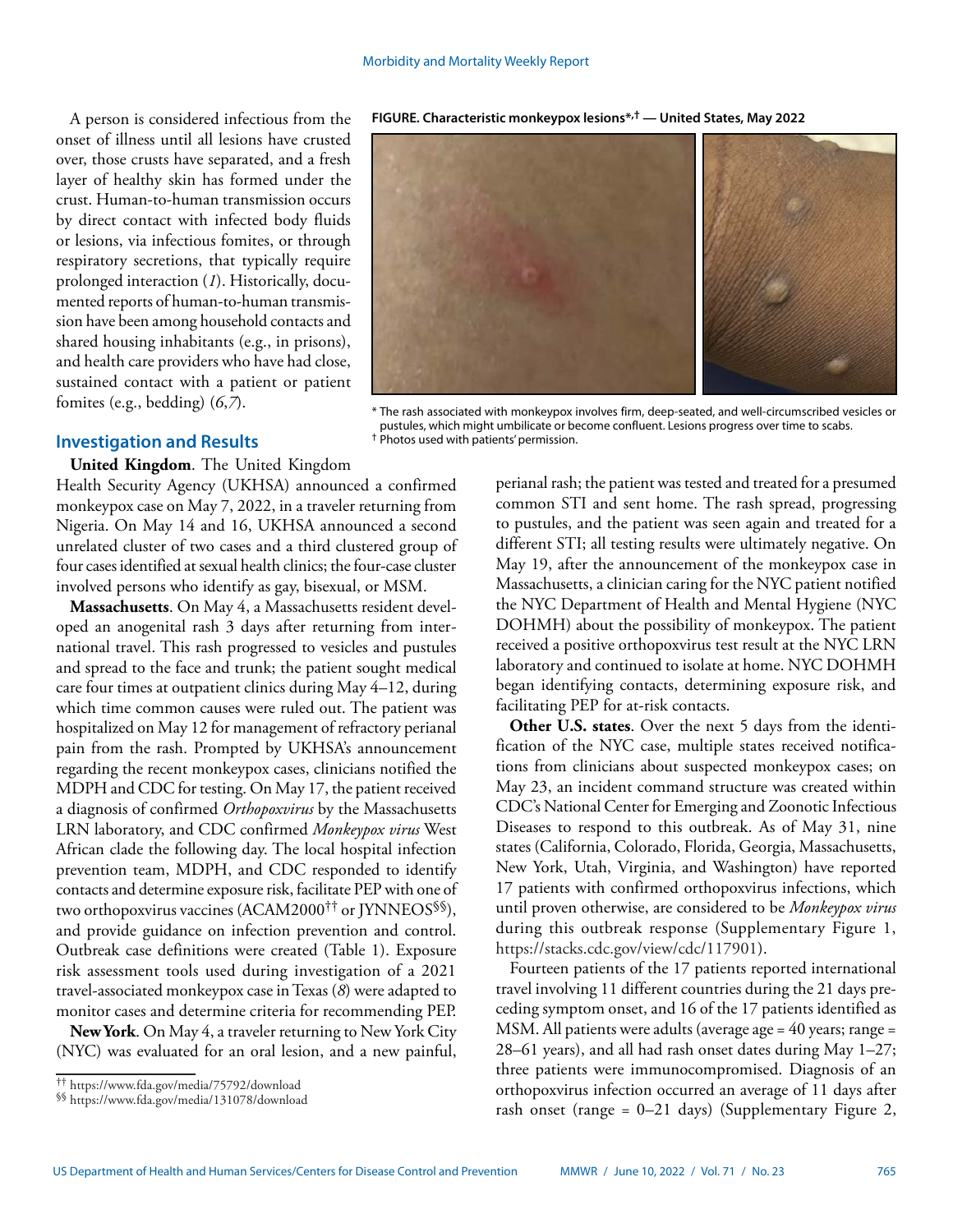| TABLE 1. Interim clinical, laboratory and epidemiologic criteria for case classification — U.S. Monkeypox Response, May 2022 |  |  |  |
|------------------------------------------------------------------------------------------------------------------------------|--|--|--|
|------------------------------------------------------------------------------------------------------------------------------|--|--|--|

| Clinical and laboratory classification             | Criteria                                                                                                                                                                                                                                                                                                                                                                                                                         |  |  |
|----------------------------------------------------|----------------------------------------------------------------------------------------------------------------------------------------------------------------------------------------------------------------------------------------------------------------------------------------------------------------------------------------------------------------------------------------------------------------------------------|--|--|
| Suspected                                          | New characteristic rash* OR<br>Meets one of the epidemiologic criteria and has high clinical suspicion <sup>†</sup> for monkeypox                                                                                                                                                                                                                                                                                                |  |  |
| Probable                                           | No suspicion of other recent orthopoxvirus exposure (e.g., Vaccinia virus in ACAM2000 vaccination)<br>AND demonstration of the presence of<br>• Orthopoxvirus DNA by polymerase chain reaction testing of a clinical specimen OR<br>• Orthopoxvirus using immunohistochemical or electron microscopy testing methods OR<br>• Detectable levels of antiorthopoxvirus IgM antibody during the period of 4-56 days after rash onset |  |  |
| Confirmed                                          | Demonstration of the presence of Monkeypox virus DNA by polymerase chain reaction testing or<br>next-generation sequencing of a clinical specimen OR<br>Isolation of Monkeypox virus in culture from a clinical specimen                                                                                                                                                                                                         |  |  |
| <b>Epidemiologic classification</b>                |                                                                                                                                                                                                                                                                                                                                                                                                                                  |  |  |
| Within 21 days of illness onset                    | Reports having contact with a person or persons with a similar appearing rash or received a diagnosis<br>of confirmed or probable monkeypox OR<br>Had close or intimate in-person contact with persons in a social network experiencing monkeypox                                                                                                                                                                                |  |  |
|                                                    | activity, including MSM who meet partners through an online website, digital app, or social event<br>(e.g., a bar or party) OR                                                                                                                                                                                                                                                                                                   |  |  |
|                                                    | Traveled outside the United States to a country with confirmed cases of monkeypox or where<br>Monkeypox virus is endemic OR                                                                                                                                                                                                                                                                                                      |  |  |
|                                                    | Had contact with a dead or live wild animal or exotic pet that is an African endemic species, or used a<br>product derived from such animals (e.g., game meat, creams, lotions, or powders)                                                                                                                                                                                                                                      |  |  |
| <b>Exclusions</b>                                  |                                                                                                                                                                                                                                                                                                                                                                                                                                  |  |  |
| A case might be excluded as a suspect, probable or | An alternative diagnosis* can fully explain the illness OR                                                                                                                                                                                                                                                                                                                                                                       |  |  |
| confirmed case if:                                 | A person with symptoms consistent with monkeypox does not develop a rash within 5 days of illness<br>onset OR                                                                                                                                                                                                                                                                                                                    |  |  |
|                                                    | A case where high-quality specimens do not demonstrate the presence of Orthopoxvirus or Monkeypox<br>virus or antibodies to Orthopoxvirus                                                                                                                                                                                                                                                                                        |  |  |

**Abbreviations:** IgM = immunoglobulin M; MSM = men who have sex with men.

\* The characteristic rash associated with monkeypox lesions involve the following: deep-seated and well-circumscribed lesions, often with central umbilication; and lesion progression through specific sequential stages: macules, papules, vesicles, pustules, and scabs. The rash can sometimes be confused with other diseases that are more commonly encountered in clinical practice (e.g., secondary syphilis, herpes, and varicella zoster). Historically, sporadic accounts of patients co-infected with *Monkeypox virus* and other infectious agents (e.g., varicella zoster, or syphilis) have been reported, therefore patients with a characteristic rash should be considered to receive testing, even if other test results are positive.

† Clinical suspicion can exist if initial signs and symptoms are consistent with illnesses confused with monkeypox (e.g., secondary syphilis, herpes, and varicella zoster).

<https://stacks.cdc.gov/view/cdc/117900>). In addition to skin rash, patients commonly reported chills (12), fatigue or malaise (11), and lymphadenopathy (nine); fever was reported in seven patients (Table 2). Twelve patients reported prodromal symptoms before rash onset such as fatigue, fever, or headache. Among eight patients, the rash started in the genital or perianal area. All but one patient developed a disseminated rash, occurring on the arms, trunk, legs, and face.

## **Public Health Response**

Currently, all patients are clinically well and being monitored by health authorities to determine the end of isolation (i.e., after all lesion scabs have fallen off, and new, healed skin has formed). One patient was treated with tecovirimat, an antiviral agent from the strategic national stockpile with antiorthopoxvirus activity, licensed for smallpox but available from CDC under an expanded access Investigational New Drug protocol (*9*). CDC also facilitated the availability of vaccine PEP to contacts with high-risk exposures (e.g., unprotected contact with the skin or mucous membranes, lesion, or body fluids of a patient) or certain intermediate risk exposures (e.g., being within ≤6 ft of an unmasked patient for ≥3 hours without wearing, at a minimum, a surgical mask). PEP is not recommended for low or uncertain risk (e.g., health care providers entering a patient's room without eye protection). Eligible intermediate- and high-risk contacts are offered PEP with ACAM2000 or JYNNEOS vaccines.

Contact investigation is ongoing; among the 13 patients who have identified contacts, there are 56 high-, 117 intermediate-, and 235 low- or uncertain-risk contacts. Contacts are recommended to be monitored for signs and symptoms consistent with monkeypox (e.g., fever, chills, lymphadenopathy, and rash) for 21 days following last exposure.

Genome sequencing results from virus recovered from the patient in Massachusetts display similarities to other published genomes in this outbreak from Europe (Nextstrain/monkeypox)<sup>99</sup> and are related to the 2017–2018 monkeypox outbreak in Nigeria. As of June 2, preliminary data indicates approximately

<sup>¶¶</sup> <https://nextstrain.org/monkeypox>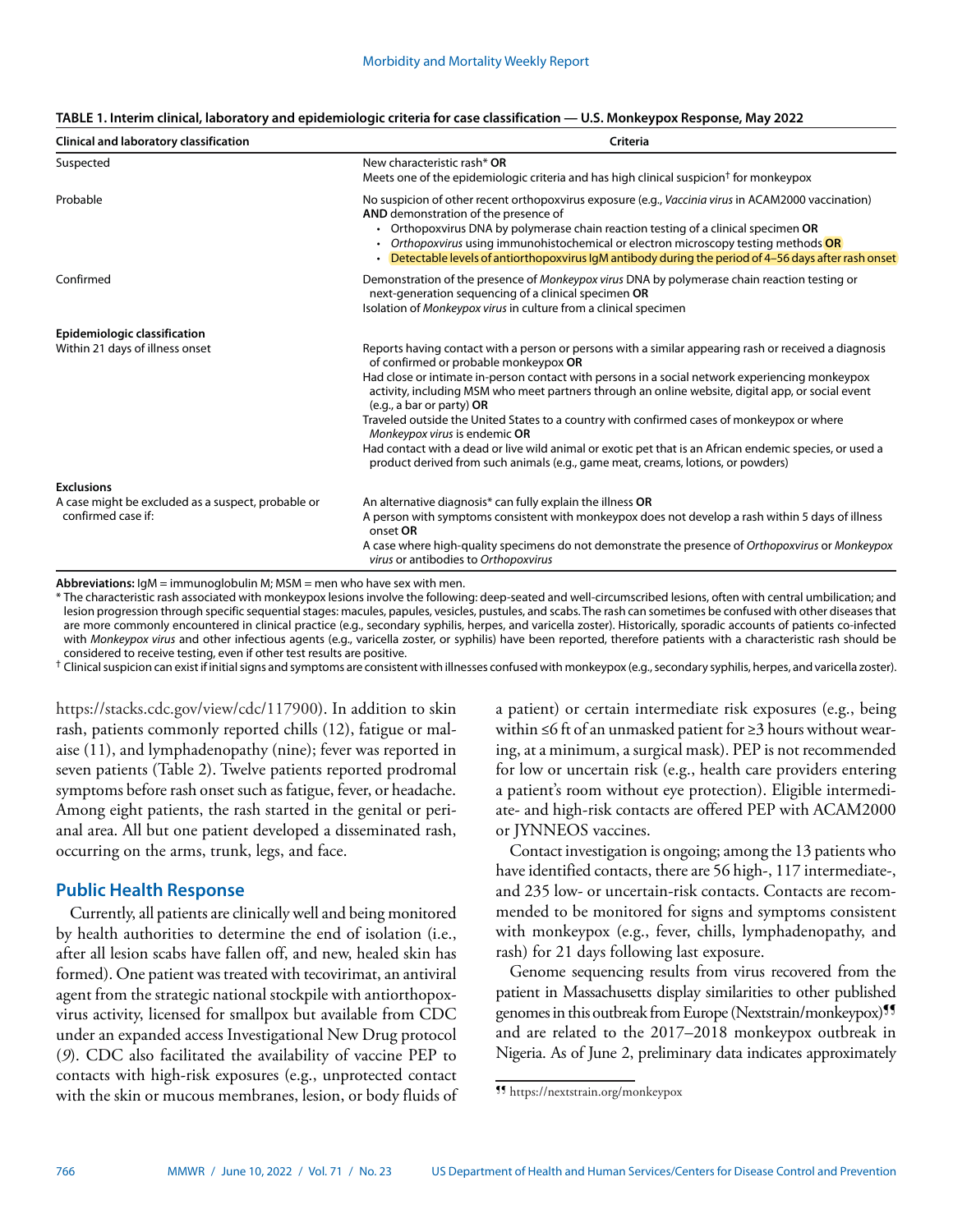|  | TABLE 2. Clinical characteristics of patients with confirmed    |  |  |
|--|-----------------------------------------------------------------|--|--|
|  | orthopoxvirus and monkeypox (N = 17) — United States, May 2022* |  |  |

|                                                |                  | No. (%)                          |                            |  |  |  |
|------------------------------------------------|------------------|----------------------------------|----------------------------|--|--|--|
| Characteristic                                 | At illness onset | Prodromal<br>period <sup>†</sup> | At any point in<br>illness |  |  |  |
| Signs and symptoms <sup>§</sup> during illness |                  |                                  |                            |  |  |  |
| Rash                                           | 5 (29)           | <b>NA</b>                        | 17 (100)                   |  |  |  |
| Fatigue or malaise                             | 3(18)            | 13 (76)                          | 13 (76)                    |  |  |  |
| Chills                                         | $0 (-)$          | 4 (24)                           | 12(71)                     |  |  |  |
| Lymphadenopathy                                | $0 (-)$          | 1(6)                             | 9(53)                      |  |  |  |
| Inguinal                                       | $0 (-)$          | $0 (-)$                          | 6(35)                      |  |  |  |
| Cervical                                       | $0 (-)$          | 1(6)                             | 3(18)                      |  |  |  |
| Headache                                       | 2(12)            | 5 (29)                           | 8(47)                      |  |  |  |
| Fever                                          | 6(35)            | 5(29)                            | 7(41)                      |  |  |  |
| Body ache                                      | 1(6)             | 2(12)                            | 6(35)                      |  |  |  |
| Sore throat or cough                           | 2(12)            | 3(18)                            | 5(29)                      |  |  |  |
| Sweat                                          | 1(6)             | 2(12)                            | 4(24)                      |  |  |  |
| Other                                          | 3(18)            | 4(24)                            | 13 (76)                    |  |  |  |
| Rash locations <sup>§</sup>                    |                  |                                  |                            |  |  |  |
| Arm                                            | 4 (24)           | NA.                              | 9(53)                      |  |  |  |
| Trunk                                          | 1(6)             | <b>NA</b>                        | 9(53)                      |  |  |  |
| Leg                                            | $0 (-)$          | NA                               | 8(47)                      |  |  |  |
| Face                                           | 2(12)            | <b>NA</b>                        | 7(41)                      |  |  |  |
| Hand                                           | 1(6)             | <b>NA</b>                        | 6(35)                      |  |  |  |
| Perianal                                       | 5(29)            | NA                               | 6(35)                      |  |  |  |
| Oral                                           | $0 (-)$          | <b>NA</b>                        | 5(29)                      |  |  |  |
| Neck                                           | 1(6)             | <b>NA</b>                        | 5(29)                      |  |  |  |
| Genital (penis or vagina)                      | 4(24)            | <b>NA</b>                        | 4(24)                      |  |  |  |
| Feet                                           | 1(6)             | NA                               | 4 (24)                     |  |  |  |

**Abbreviation:** NA = not applicable.

\* Data final through May 31, 2022, 11:59 p.m EDT.

† Any symptoms before rash onset. The development of initial symptoms (e.g., fever, malaise, headache, and weakness) marks the beginning of the prodromal period. § Multiple response options possible per patient.

¶ In one patient it was unclear when cervical lymphadenopathy occurred in relation to rash.

800 monkeypox cases have been reported in this outbreak from 28 countries, including the United States.\*\*\*

#### **Discussion**

The current identification of monkeypox clusters in several countries that do not have endemic disease and involving patients with no direct travel history to an area with endemic monkeypox suggests person-to-person community spread. Close contact with infected persons or fomites (e.g., shared linens) is the most significant risk factor for *Monkeypox virus* infection in human monkeypox outbreaks (*10*). *Monkeypox virus* is spread through close, often sustained skin-to-skin contact, but the initial appearance or occurrence of lesions in the anogenital area observed in the current outbreak differs from the typical appearance or occurrence beginning on the face, oral mucosa, and hands and feet, then spreading to other parts of the body in a centrifugal distribution. The high proportion of initial cases diagnosed in this outbreak in persons

#### **Summary**

What is already known about this topic?

Monkeypox, a rare disease caused by infection with *Monkeypox virus*, is endemic in several Central and West African countries. Cases in persons outside Africa are often linked to international travel or imported animals.

#### What is added by this report?

CDC is tracking multiple reported U.S. monkeypox cases, and monitoring cases in persons in countries without endemic monkeypox and with no known travel links to an endemic area; current epidemiology suggests person-to-person community spread.

#### What are the implications for public health practice?

CDC urges health departments, clinicians, and the public to remain vigilant, institute appropriate infection prevention and control measures, and notify public health authorities of suspected cases to reduce disease spread.

who identify as gay, bisexual, or other MSM, might simply reflect an early introduction of monkeypox into interconnected social networks; this finding might also reflect ascertainment bias because of strong, established relationships between some MSM and clinical providers with robust STI services and broad knowledge of infectious diseases, including uncommon conditions. However, infections are often not confined to certain geographies or population groups; because close physical contact with infected persons can spread monkeypox, any person, irrespective of gender or sexual orientation, can acquire and spread monkeypox.

The following measures can be taken by the public to prevent infection with monkeypox: 1) isolate ill persons from uninfected persons; 2) practice good hand hygiene and use appropriate personal protective equipment to protect household members if ill or caring for ill persons at home (e.g., a surgical mask, long sleeves and pants, and disposable gloves); 3) use an Environmental Protection Agency–registered disinfectant with an emerging viral pathogens claim that is found on EPA's List Q for disinfection of surfaces.††† Patients should also avoid contact with pets and other animals while infectious, because some mammals might be susceptible to monkeypox. Persons with symptoms of monkeypox, including unexplained lesions, should contact their health care provider for an evaluation and should avoid close contact with others, including intimate or sexual contact, until they are evaluated or receive testing.

CDC urges health care providers in the United States to be alert for patients who have rash illnesses consistent with monkeypox, regardless of a patient's gender or sexual orientation or a history of international travel or specific risk factors for monkeypox. Clinicians should contact their local or state

<sup>\*\*\*</sup> Sources include publicly available information from official government or government affiliated websites and verified media information quoting health officials.

<sup>†††</sup> [https://www.epa.gov/pesticide-registration/disinfectants-emerging](https://www.epa.gov/pesticide-registration/disinfectants-emerging- viral-pathogens-evps-list-q)[viral-pathogens-evps-list-q](https://www.epa.gov/pesticide-registration/disinfectants-emerging- viral-pathogens-evps-list-q)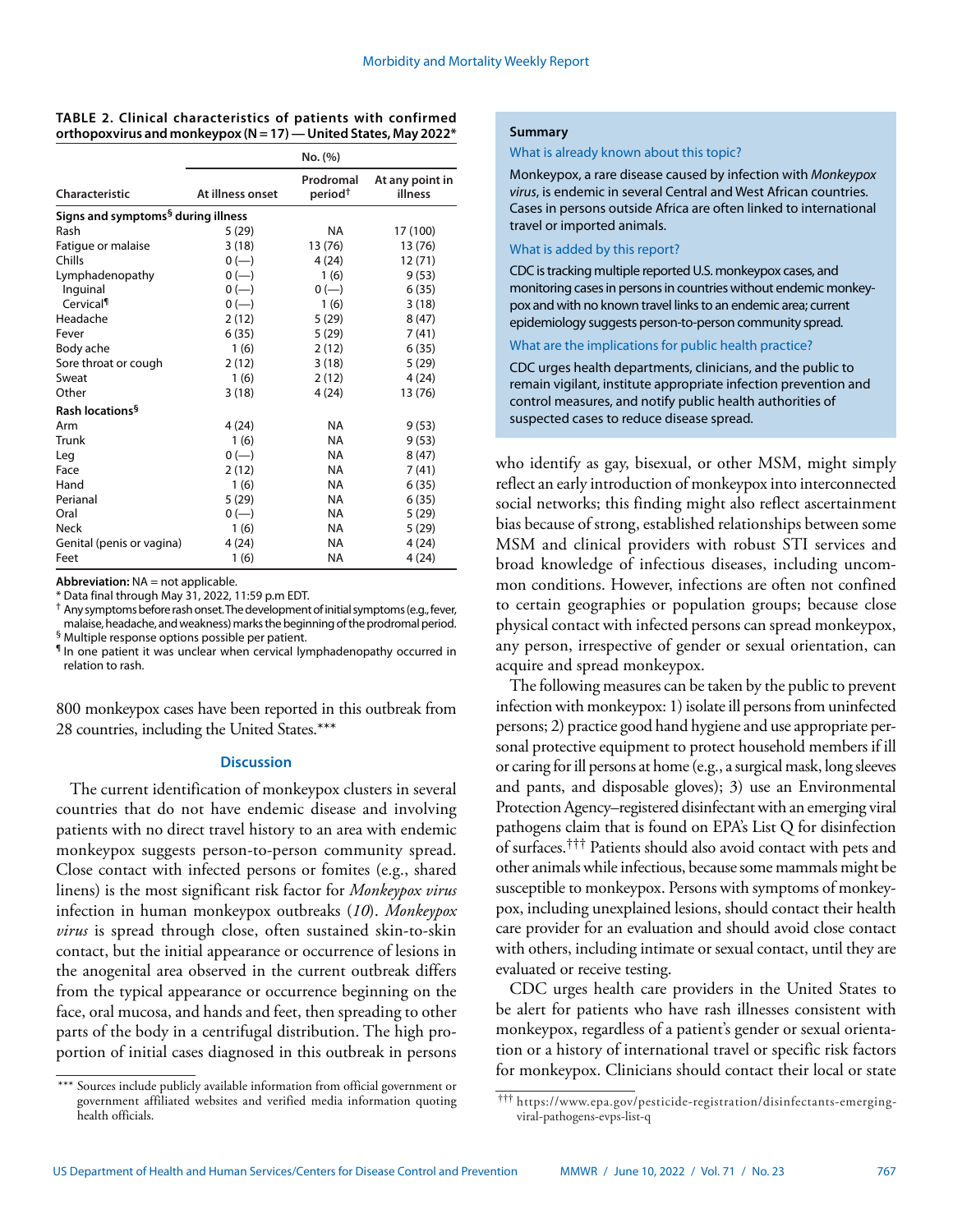health department if they suspect a case of monkeypox. There are 110 LRN laboratories available and equipped for rapid diagnostic testing of emerging pathogens across the United States; currently 68 test for orthopoxviruses. The prolonged interval from rash onset to positive test result was reflective of delays in clinical suspicion of an unfamiliar illness; all patients had results within 0–2 days after specimens were collected. During this outbreak, a positive test result for an *Orthopoxvirus* at an LRN laboratory is presumed to be monkeypox and is actionable for antiorthopoxviral treatment, and by public health authorities to initiate isolation, contact tracing, monitoring, investigation, and PEP of exposed contacts. PEP with smallpox vaccines remains available from the strategic national stockpile for eligible exposed persons.

As the source and spread of this outbreak are being investigated, it is crucial to assess all possible modes of transmission and identify risk groups, as well as institute appropriate public health preventive measures. CDC is providing guidance on case definitions, identification of contacts, clinical management, and infection control and prevention within health care facilities and the home, creating resources for disseminating information on monkeypox, and supporting laboratory testing infrastructure domestically and globally.<sup>§§§</sup>

§§§ <https://www.cdc.gov/poxvirus/monkeypox/index.html>

#### **Monkeypox Response Team 2022**

Kristina Angelo, CDC; Matt Arduino, CDC; Ray Arthur, CDC; Nicolle Baird, CDC; Jonathan Batross, CDC; Amy Beeson, CDC; Jui Bhingarde, CDC; Michael Bowen, CDC; Clive Brown, CDC; Catherine M. Brown, Massachusetts Department of Health; Alexis Burakoff, Colorado Department of Public Health and Environment; Kelly Charniga, CDC; Tai-Ho Chen, CDC; Sherry Chen, CDC; Patrick Clay, CDC; James Cope, CDC; Jennifer Cope, CDC; Michelle Addo Dankwa, Fairfax County Health Department; Lisa Delaney, CDC; Marie De Perio, CDC; Michelle Decenteceo, CDC; Kristin Delea, CDC; Jeffrey B. Doty, CDC; Jeffrey Duchin, Public Health - Seattle & King County; Joseph Dunlap, CDC; Ryan Fagan, CDC; Bryce Furness, CDC; Shannon Gearhart, CDC; Crystal Gigante, CDC; Aubrey Gilliland, CDC; Lucas Gosdin, CDC; Isabel Griffin, CDC; Amanda Groccia, CDC; Sarah Guagliardo, CDC; Yonette Hercules, CDC; Kelly Jackson, CDC; Paulino Jarquin, CDC; Rachel Kachur, CDC; Alexander Kallen, CDC; Raymond Kao, CDC; Aubree Kelly, CDC; Mohammed Khan, CDC; Theodora Khan, CDC; Aaron Kofman, CDC; Krista Kornylo, CDC; David Kuhar, CDC; Michael LaFlam, CDC; Robert Lash, CDC; Andrew Lashombe, CDC; David Lowe, CDC; Amanda MacGurn, CDC; Nina Masters, CDC; Keegan McCaffrey, Utah Department of Health; Jenna L. Mink, CDC; Benjamin Monroe, CDC; Clint N. Morgan, CDC; Yoshinori Nakazawa, CDC; Julie Nash, California Department of Public Health; Terese Navarra, CDC; Donovan Newton, CDC; Modupe Osinubi, CDC; Valentina Osorio, CDC; Christine Pearson, CDC; Julia Petras, CDC; David Philpott, CDC; Amy Pickrel, CDC; Brandon Potvin, CDC; Lalita Priyamvada, CDC; Araceli Rey, CDC; Erin Ricketts, CDC; Sergio Rodriguez, CDC; Julie Rushmore, CDC; Panayampalli S. Satheshkumar, CDC; Hannah Segaloff, CDC; Ahlia Sekkarie, CDC; Artee Sharma, CDC; Emily Sims, CDC; Dallas Smith, CDC; Teresa Smith, CDC; Todd Smith, CDC; Dipesh Solanky, CDC; Ian Spiknall, CDC; Danielle R. Stanek, Florida Department of Health; Mark Stenger, CDC; Frank Strona, CDC; Kara Tardivel, CDC; Eishita Tyagi, CDC; Pascale Wortley, Georgia Department of Public Health; Diana Valencia, CDC; Michelle Waltenburg, CDC; Erin Whitehouse, CDC; Marcia Wong, New York City Department of Health and Mental Hygiene.

#### **Acknowledgments**

Joel Ackelsberg, Karen Alroy, Mike Antwi, Stephanie Ash, Annette Atkinson, Jennifer Baumgartner, Eileen Benoliel, Carina Blackmore, Kathleen Blaney, Ronna Bond, Lindsay Bouton, Skyler Brennan, Erica Buzby, Shua Chai, Judy Chen, Daniel Chijioke, Christina Chommanard, Koo-Whang Chung, Shauna Clark, Melissa Cumming, Mary DeMartino, Dennis Feihen, Cherie Drenzek, Randal Fowler, Paul Fulton, Julie Gabel, Jenna Gettings, Elysia Gonzales, William Greendyke, LaToya Griffin-Thomas, Tingting Gu-Templin, Joshua Hall, Rachel Herlihy, Mary Hill, Brandi Hopkins, Meghan Hudziec, Scott Hughes, Juliana Jacoboski, Amanda Jara, Fabiana Jeanty, Patrick Jenkins, Lucretia Jones, Olivia Kasirye, Meagan Kay, Shawn Kiernan, Akiko Kimura, Renee King, Andrea Krull, Kristina Lam, Ellen Lee, Phil Lee, Alyssa Loskill, Kevin Lovingood, Ryan MacDonald, Lawrence C. Madoff, Bigelow A/White 8 Physician and Nursing Team, Special Pathogens Unit, Regional Emerging Special Pathogens Treatment Center, Infection Control Unit, Occupational Health Services, Microbiology Laboratory, Patient Care Services, Center for Disaster Medicine, Division of Infectious Diseases, Department of Emergency Medicine, Environmental Services, Massachusetts General Hospital; Emily McGibbon, Natasha McIntosh-Beckles, Erin Mann, Kristen Marshall, Patricia Montgomery, Jade Murray, Mustapha Mustapha, June Nash, Leisha Nolen, Matthew Osborne, Libby Page, Marc Paladini, Jessica Pavlick, Philip Peters, Carley Perez, Renee Pouchet, Public Health - Seattle & King County General Communicable Diseases Investigations Team; Joseph E. Real, Vasudha Reddy, Katy Renfro, Jenniffer Rivas, Hilary Rosen, Dawn Saady, Sacramento County Public Health; Benjamin Schwartz, Sarah Scotland, Eileen Searle, Erica Shenoy, Sally Slavinski, Sandra Smole, Denise Sockwell, Emily Spence Davizon, Cameron Stainken, Brandi Steidley, Tanya Swanson, Elizabeth Traphagen, Ben Tsoi, Sarah E. Turbett, Jessica Tuttle, Christine Vanover, Don Weiss, Rachel Wingard.